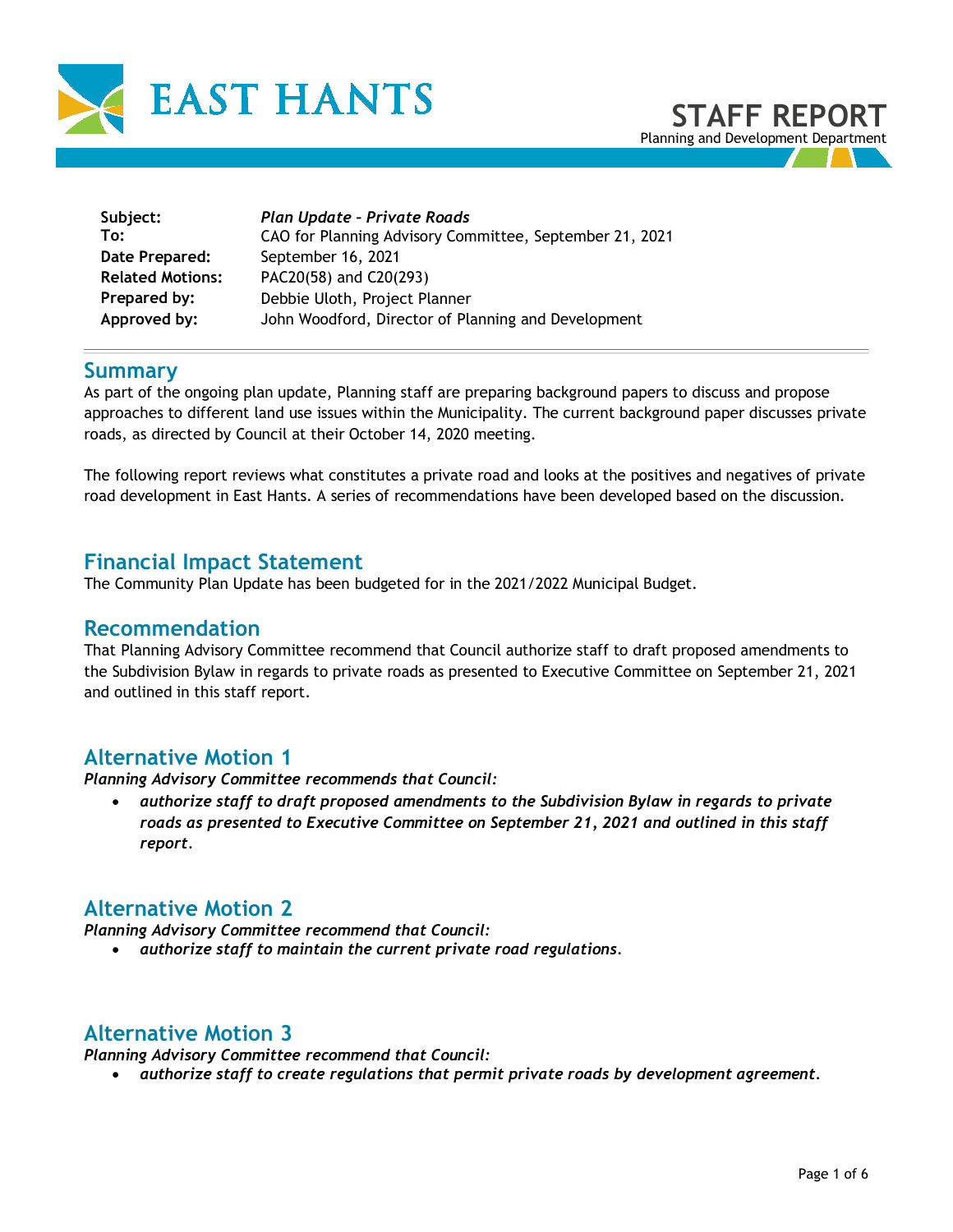# **Background**

At their October 14, 2020 meeting, Council directed Planning staff to put the issue of private roads aside to be more fully considered through the next plan review or when brought forward by Council prior to the plan review. Staff's report will discuss what private roads are, where they are allowed, the positives and negatives of allowing private roads and their socio-economic issues, and propose a direction for the Plan Update.

### **History**

Many of the lake front cottage properties in East Hants were developed in the 50's, 60's and 70's, and at the time were not intended to be used for year-round purposes but were allowed to be developed on private roads. Since their initial development, these properties have been redeveloped and many residents now live on their lands all year. Since these roads were never built to meet public road standards, it would be difficult and expensive to upgrade them to a public road standard now; therefore, the history of the development dictates the road type and design for many of these lake front developments.

### **Discussion**

A private road is defined in the Subdivision Bylaw as follows:

*Private Road means any road, which is not public, where:* 

- *a) the design of the road has been reviewed by the Municipality of East Hants pursuant to the Municipal Government Act;*
- *b) the road extends to and has access to a public street or highway;*
- *c) the road must be its own parcel and shall not be a right-of-way easement.*

In East Hants, private roads are permitted in all areas (RU lands have to be rezoned) of the Municipality except the Growth Management Areas and the Growth Reserve Areas. With the exception of the Regional Commercial (RC) Zone in Elmsdale and Village Core (VC) Zones where private roads are permitted to service large commercial developments, with multiple tenants, such as Mason Lane in Elmsdale that runs through the Crombie Property Holdings Limited lands (Sobeys lands). These roads have to be built to Municipal standards for public roads.

There are dozens of private roads in East Hants. These roads have been developed at different points in the history of the Municipality. Many of these roads started out to service old water front cottage developments and later Developer's started to use private roads for traditional subdivision development.

#### Negatives of Private Roads

- 1. **Maintenance:** private roads are not upkept by the municipality or province; it is the responsibility of the property owners who use the private road to maintain the road and to undertake major repairs.
- 2. **Costs:** the cost to maintain and repair a private road comes from the property owner. Many property owners on private roads form private road associations, where each property is charged a fee that goes towards the upkeep of the private road. This money is often collected by the Municipality. The largest fee collected by East Hants, for a private road association, from a property owner is \$1,200, with the average fee for a property with a house being \$433. This money is in addition to their normal property taxes.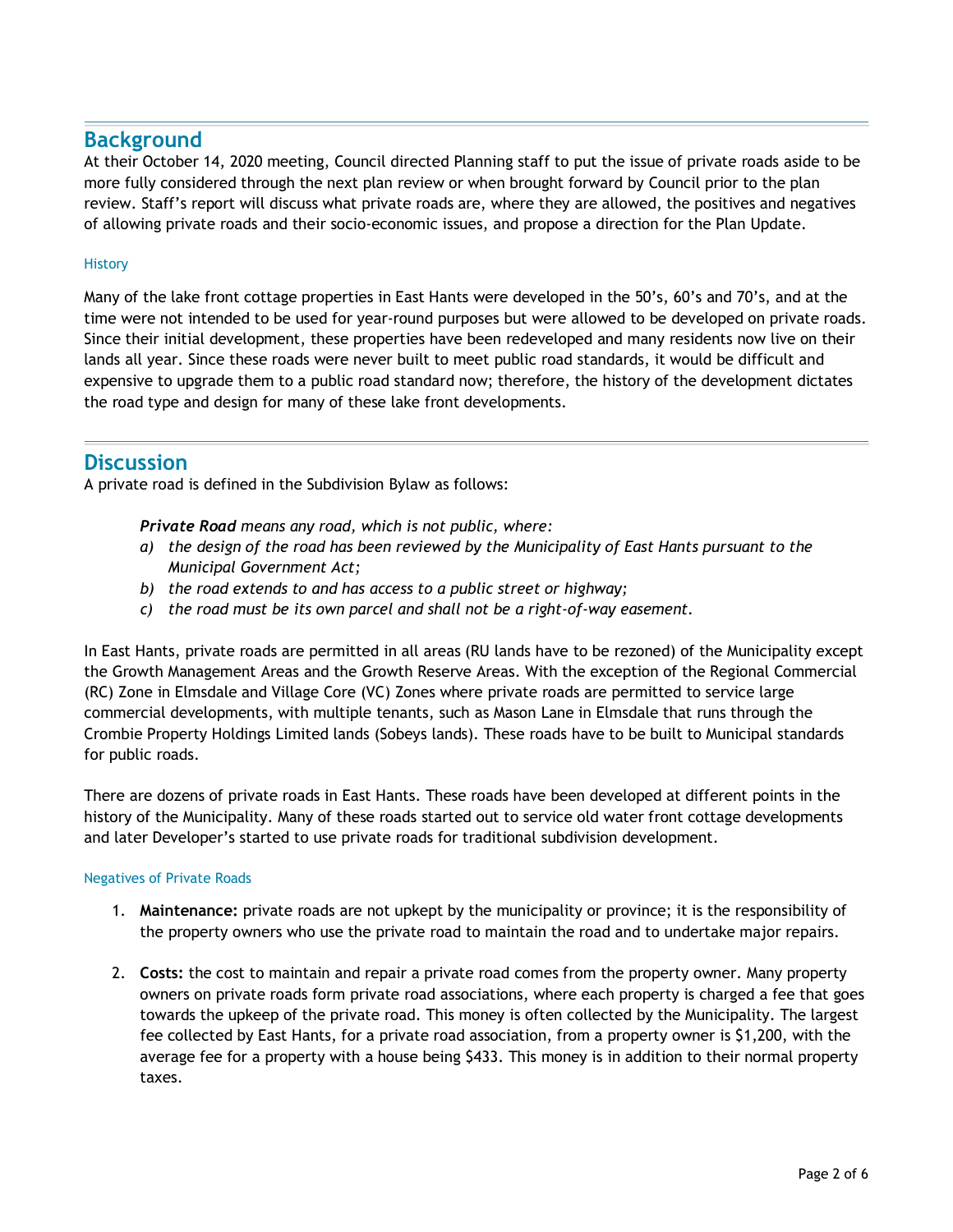3. **Waste Collection:** East Hants provides different types of waste collection to property owners on private roads depending on the condition of the private road and the ability of the waste collection vehicles to access and maneuver on the private road. The Manager of Solid Waste has provided the following information:

### Curbside Collection:

This is year-round services provided for residents at the end of their driveways (includes green carts for organics). This service is provided to all road ownership types. Private roads can request the service, discussions occur with road owners/municipal staff/collection contractor to ensure all requirements are met (turning area, commitment on road maintenance, etc).

### End-of-Lane Collection:

This is year-round collection at the intersection of a private road and main serviced road. These residents are not provided with a green cart for organics, and instead are provided paper compostable bags (as needed). This is only for private roads.

### Seasonal Collection:

This is a hybrid service where residents are provided curbside collection (noted above) during the fair-weather months and then over the winter/early spring residents must bring material to a main road intersection. Residents have green carts for curbside collection use. During those winter months paper compostable bags are provided as green carts are not able to be transported down these roads and/or there is no space to place them for collection.

Roads that receive either end-of-lane or seasonal collection typically have similar issues:

- Messes at collection points (could be illegal dumping, could be residents putting materials out late or wrong days)
- Complaints of the service type (people not aware prior to moving to the road)
- Complaints of road ownership, road association or lack of an association
- Service issues (ie. the collection staff do not service the road) typically due to (a) limited/poor winter road maintenance – snow removal, sanding by the time of day the contractors arrive to do the service; (b) turning area access blocked – typically parked vehicles therefore the 1 truck will advise the rest of the fleet not to go in; (c) leaving collection points littered with materials (cleaning torn bags and litter is not in the scope of work for the contractor).
- 4. **Liability**: If an accident where to occur on a private road, which related to the condition of the road, the owner of the private road may be liable. Some private road owners may have liability insurance but not all.
- 5. **Conflict:** Through much of the research that was conducted for this report there was one common issue that came up in reading material and conversations with staff, which is that there tends to be more conflict between property owners on a private road. East Hants staff have received complaints and have witnessed the turmoil in private road associations. Conflict may occur for a variety of reasons, and not all private road dwellers experience conflict, but the following are the most common conflicts in relation to private roads (staff experience & online information):
	- One property owner uses the road more than the other property owners; therefore, there is a feeling the one property owner should pay more maintenance;

<sup>1.</sup> Grant, J and L Carson, 2007 "Privatizing the fringe: the design of private streets", Private urban governance conference, Paris, 2007.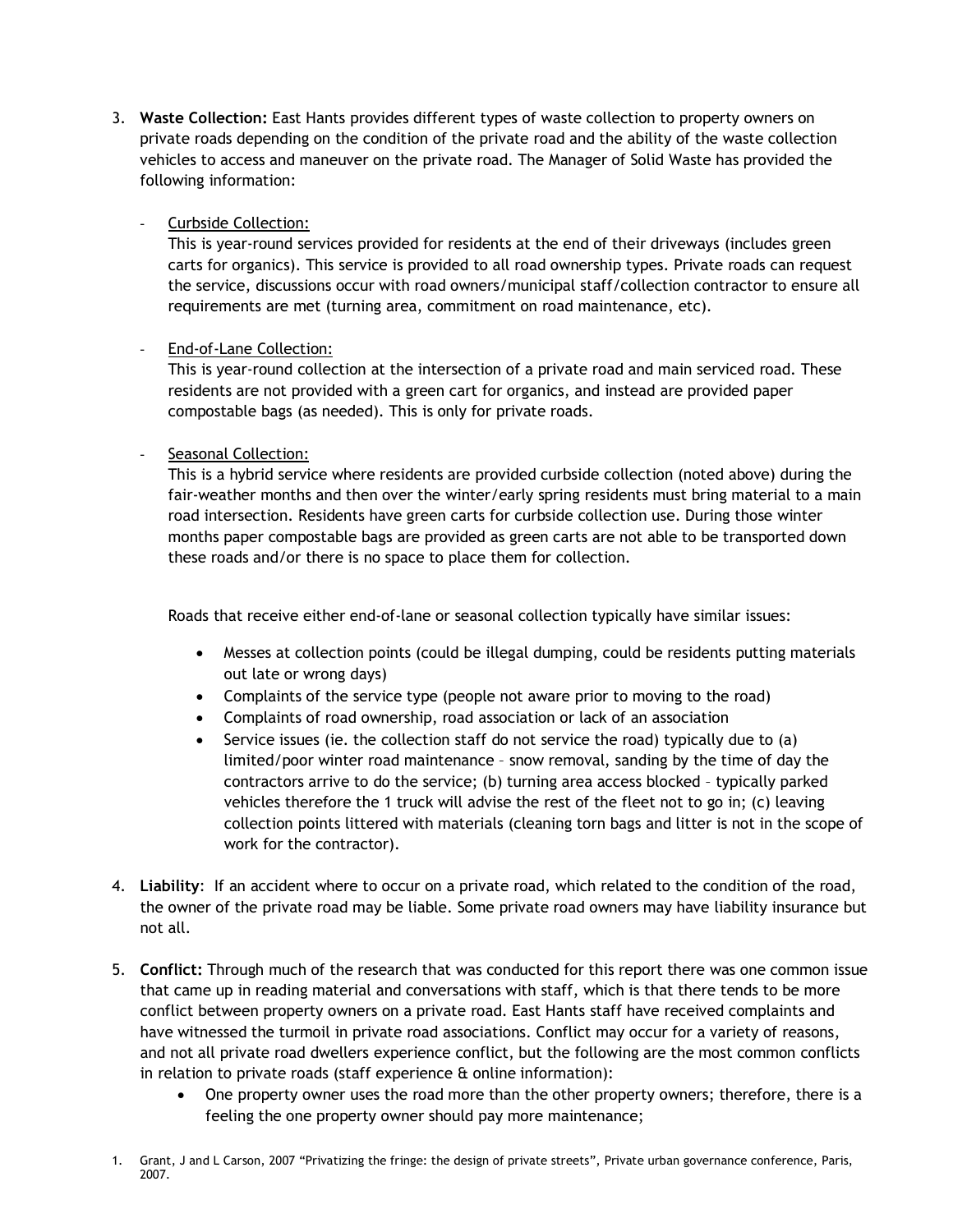- Strangers, these could be visitors of a private road owner or simply someone who took a wrong turn or is looking to purchase a home or lot on a private road. Conflict can occur when someone unfamiliar uses the private road and others on the road are not familiar with the visitor.
- When one private road property owner takes the enforcement of speed and parking into their own hands and has disagreements with their neighbours.
- Construction vehicles accessing a private road to build a house or accessory structure and add extra wear and tear on the road or damage the road and may cause negative feelings and conflict between property owners.
- 6. **Emergency Response:** Emergency response vehicles may have a difficult time responding to emergencies if a private road is not well maintained or is in need of major repair.
- 7. **Open Space:** Public parks and open space should be located on public roads. This insures there are no issues with who has the right to use a private road to access a public park. As well, it negates the issue of paying into a road association for the upkeep and maintenance of the road, or being partially liable for an accident if it were to occur on the private road.

#### Positives of a Private Road

- 1. **Developer Costs:** It cost a developer less to develop a private road compared to a public road. In some instances, the costs of the lot may be cheaper for the purchaser if located on a private road compared to a public road. However, the initial cost savings from the lot is often negated after a few years of paying maintenance costs for a private road.
- 2. **Municipal Costs:** East Hants does not maintain private roads; therefore, there are fewer KMs of Municipal roads to maintain. Although, it should be noted that there is still a Municipal cost in relation to private roads – the cost of Municipal staff time to administer Private Road Associations and the onboarding of new private road associations (we charge a 5% admin. fee). As well as staff time in responding to complaints and inquiries regarding private roads.
- 3. **Lifestyle**: Some property owners choose to live on a private road because of the lifestyle choice it offers them. They like the idea of seclusion.

#### Socio-Spatial Issues of Private Roads

In 2007, Doctor Jill Grant and Leah Carson of Dalhousie University completed a research paper on private roads, *Privatizing the fringe: the design of private streets*, which studied private roads in Halifax and East Hants. The research paper looked at the socio-spatial implications of private streets and noted that "*by building on private streets residents seek to extend the private residential realm to the neighbourhood level, distancing themselves from the public realm."* This was illustrated by the special efforts that many residents went to discourage traffic or to manage vehicles that might enter<sup>1</sup> their private road. The researchers noticed that "*Private road quality is much more clearly linked to socio-economic status than is the quality of public roads in Canada. In poorer neighbourhoods private roads often have large potholes and show evidence of flooding. Some of the private lanes have poor access for fire services and face problems with people dumping wastes.*" The research paper concludes that, "*To substantiate the argument that private roads reflect growing socio-spatial inequality and segregation we need further research on the land values associated with different kinds of private roads. However, this survey of a sample of streets in Nova Scotia suggests that the* 

<sup>1.</sup> Grant, J and L Carson, 2007 "Privatizing the fringe: the design of private streets", Private urban governance conference, Paris, 2007.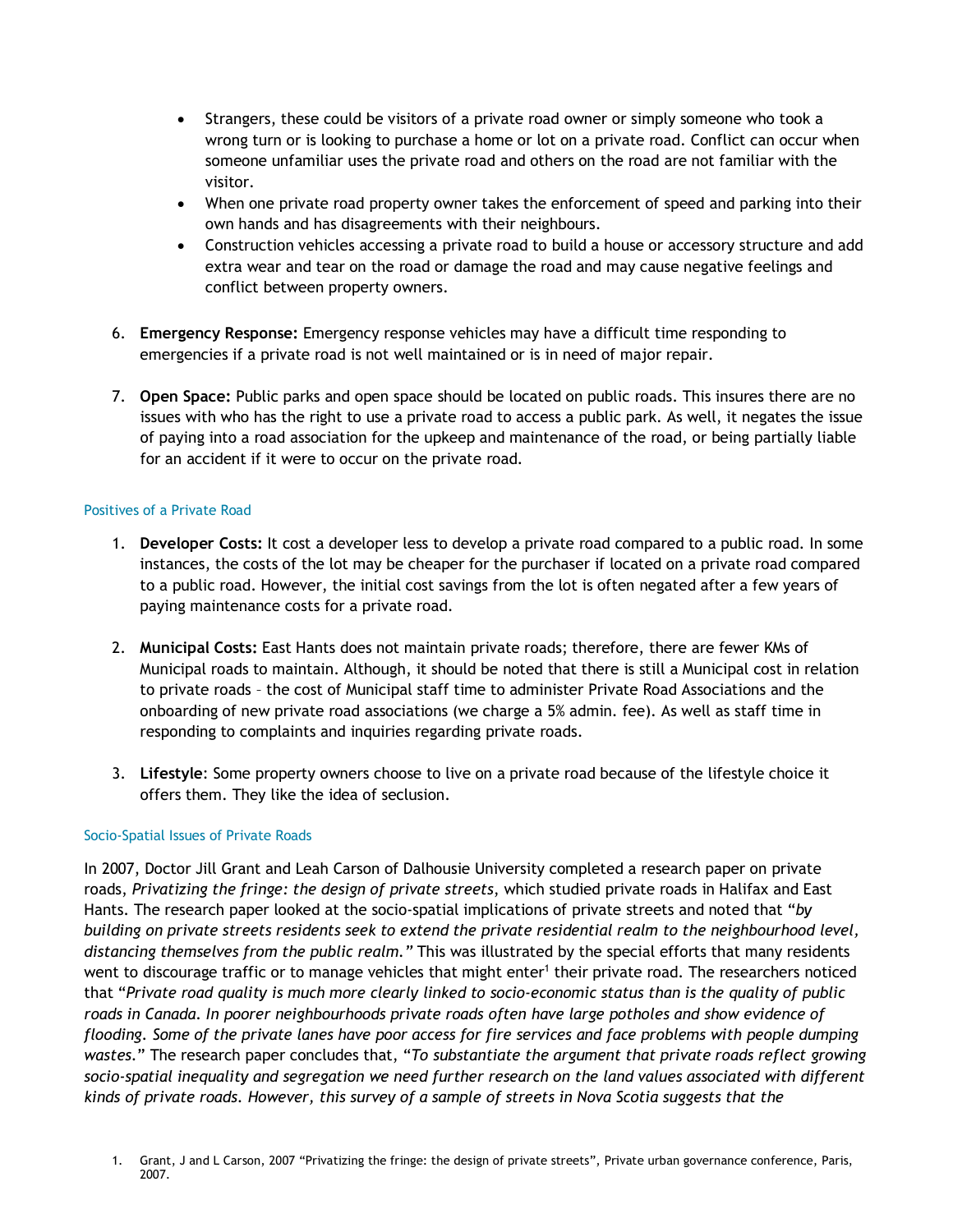*proliferation of private roads facilitates the class marking of residential spaces and exacerbates inequalities in the condition of the built environment experienced by people with different incomes*."

East Hants Council may wish to consider socio-spatial conditions as part of their consideration of private roads.

# **Proposed Direction**

Based on Planning staff's review of private roads, staff feel that the use of private roads in the development of new communities is not reflective of good planning principles, the maintenance of these roads can cause undue financial hardship on property owners using the roads, and the quality of the road exacerbates class inequalities of East Hants residents. For these reasons, Planning staff are recommending that use of private roads in new development is prohibited through-out the Municipality, unless the new development is on a continuation of an existing private road or through a Rural Comprehensive Development District. An example of a Rural Comprehensive Development District, is the Villages of Long Lake. Approval of the development would be determined by Council and could not be approved as-of-right.

Any changes to the private road regulations will impact all of the Municipality, including lands in the future planned area of the Municipality.

# **Alternatives**

If Planning Advisory Committee determines that private roads are a tool they would like to continue to have as an option for Developers outside of GMAs and GRAs, then staff have prepared two alternative options for PAC to consider.

- 1. To maintain the current private road regulations.
- 2. To permit private roads to be considered by development agreement.

If Council chooses option number two, staff will prepare detailed regulations as part of the draft East Hants Community Plan documents.

# **Conclusion**

As per the direction of Council, Planning staff are addressing the issue of private roads as part of the Plan Update. Staff have identified many issues with the development of private roads. One of the most difficult for residents of private roads is the cost of upkeep and maintenance of the road. Upkeep and maintenance fees may seem quite low at first, but they increase, and over time, the private road property owners will be expending thousands of dollars more than they would if the home was located on a municipally dedicated road. In addition, development of new private road communities is not reflective of good planning principles and the quality of the road exacerbates class inequalities of East Hants residents.

Requiring developers to only construct public roads will result in a better built environment, safer and more equitable roads, and roads that are accessible to all East Hants residents. By not allowing development of new private roads developer's will lose their cost savings and future residents who want to live on a private road will lose their exclusivity. For these reasons, and others identified in the staff report, Planning staff are recommending that new private roads are no longer permitted in the Municipality.

Engagement with the community on the issue of private roads will take place as part of our fall and spring open houses. In addition, developers will be consulted as part of future developer consultation.

<sup>1.</sup> Grant, J and L Carson, 2007 "Privatizing the fringe: the design of private streets", Private urban governance conference, Paris, 2007.